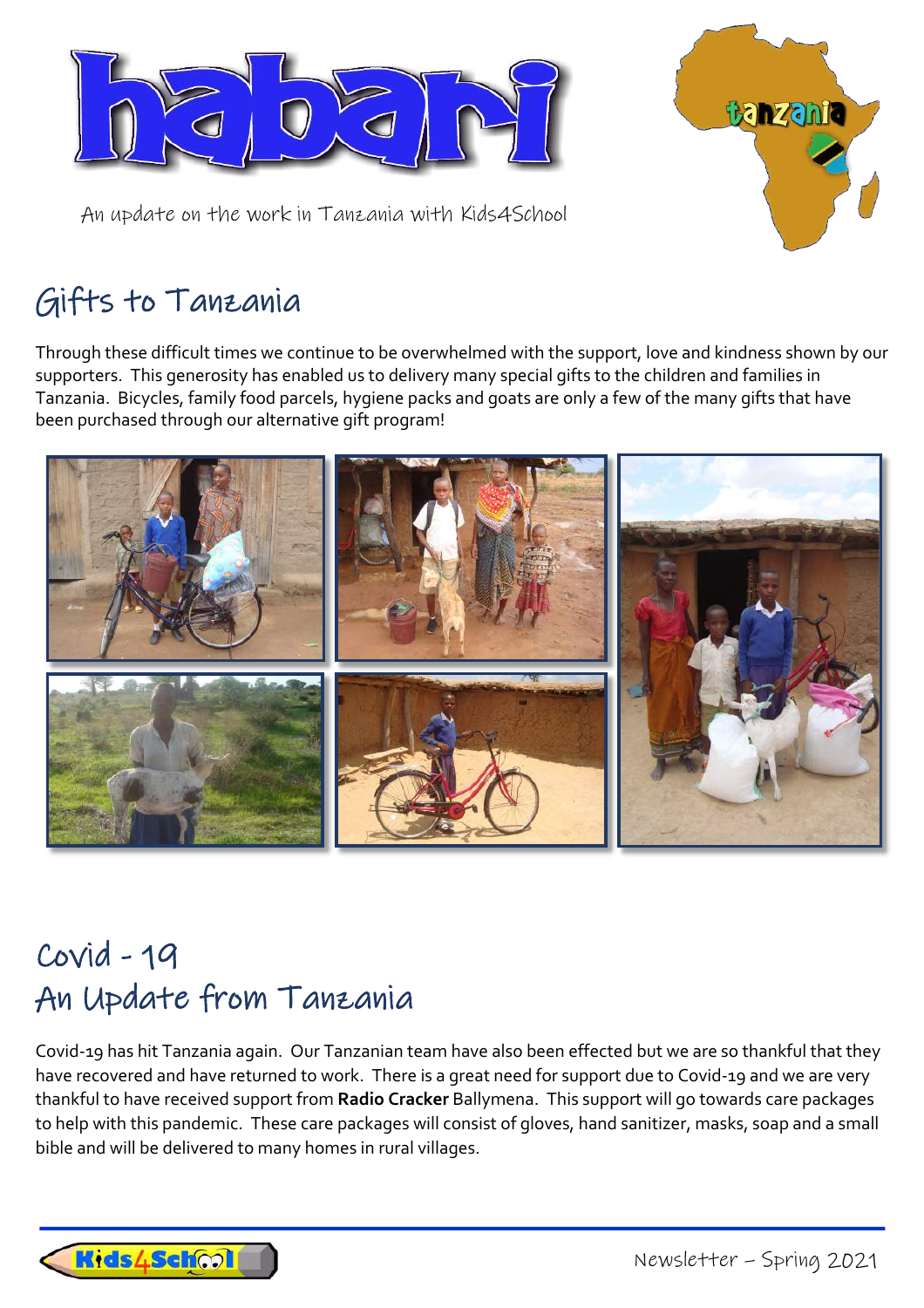## Something to make Eva smile

As Eva has been going through a lot of difficulties, one generous supporter felt that Eva really needed 'something to make her smile'. Our team in Tanzania spoke to Eva and asked what would make her smile. Eva's response was to keep receiving help with her medical needs. As we would be continuing to help with her medical needs anyway, the team purchased and delivered to Eva, a pretty dress, hygiene products, a bag and a teddy bear.





We are able to support Eva monthly with medical supplies including checkups, iron tablets, extra fruit and vegetables at the Doctor's request. These practical items help Eva to build her immune system, grow stronger and increase her energy.

Because of the generosity of one supporter, we are also planning to get a hand-powered wheelchair for Eva. This wheel chair will have chunky wheels and will allow her to power the wheelchair from the front rather than at the side like an ordinary wheel chair. It is only through the continued love and generosity shown by our supporters than we are able to continue to support Eva in this way and we are so thankful.

# If you don't have  $it$  – make  $it!$

The children in Tanzania have very little, some have nothing. This doesn't stop these children having fun and being creative. Our team came across this group of friends when delivering in the village. Using marbles, scraps of wood and a piece of material, they created their very own pool table! How resourceful and imaginative these children are!



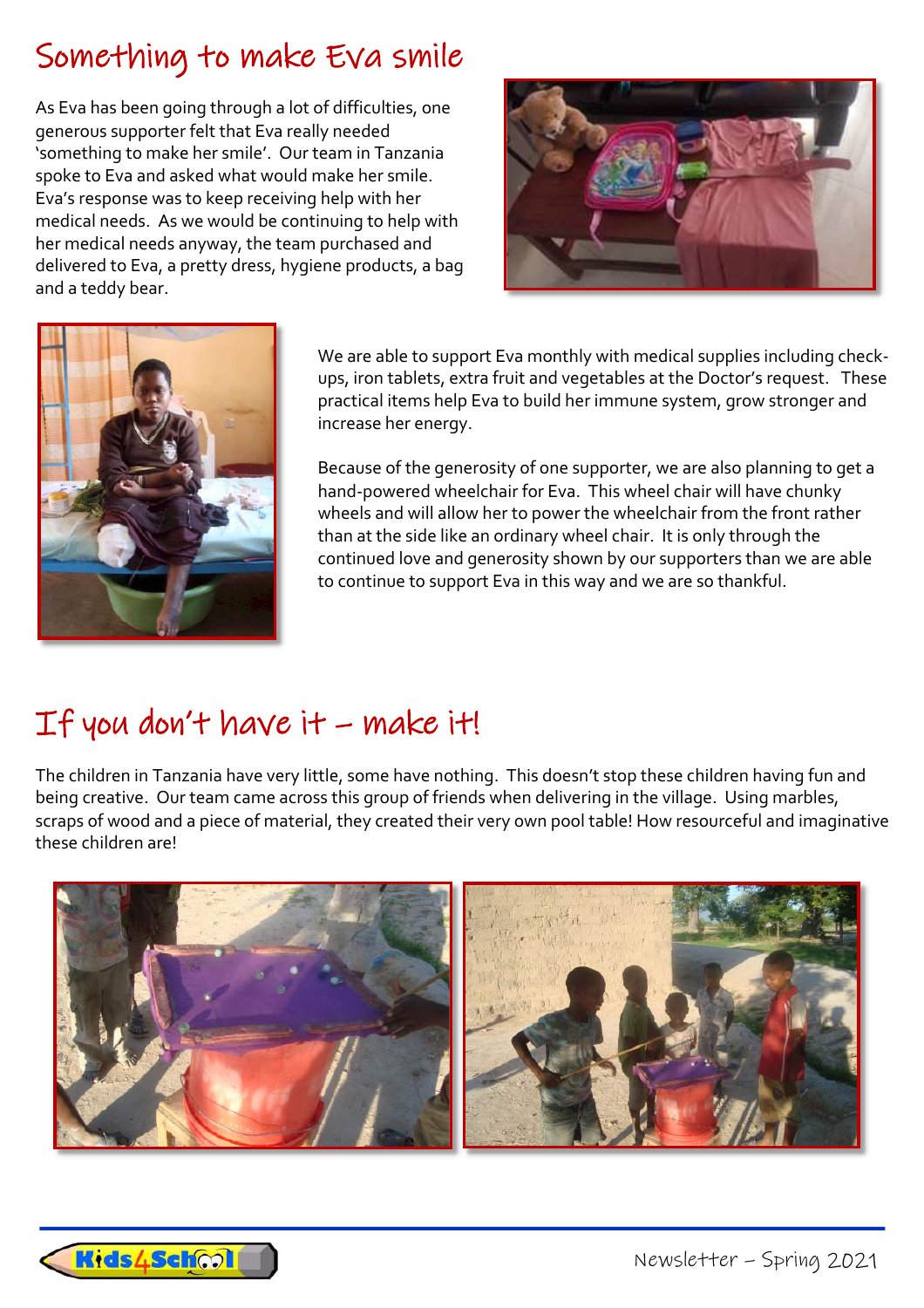### Medical Needs

Due to poverty and lack of healthcare in many villages in Tanzania, there are many medical needs that go untreated. Over the last few months a number of desperate families have asked for our help, desperate to help their children.



Kids4School are now able to support these and other families. Providing essential medication and treatments, the team in Tanzania deliver the necessary medical supplies to these families every month. It is only through the generosity and love shown by our supporters that we are able to provide for these families and we are so grateful.

#### Malaria

Infection rates of Malaria in Tanzania are high and if left untreated, can result in death. There is treatment available for this disease however families do not have the money to pay for it. In Tanzania, nothing is free.

Our Tanzanian team were informed of a number of Malaria cases where the families are unable to purchase treatment. We have since purchased and delivered treatment to these identified families! We also continue to deliver mosquito nets to our children and their families, to help protect them from this disease.

If we see the need or if it is brought to our attention, we will always try and support the children and their families as best we can.